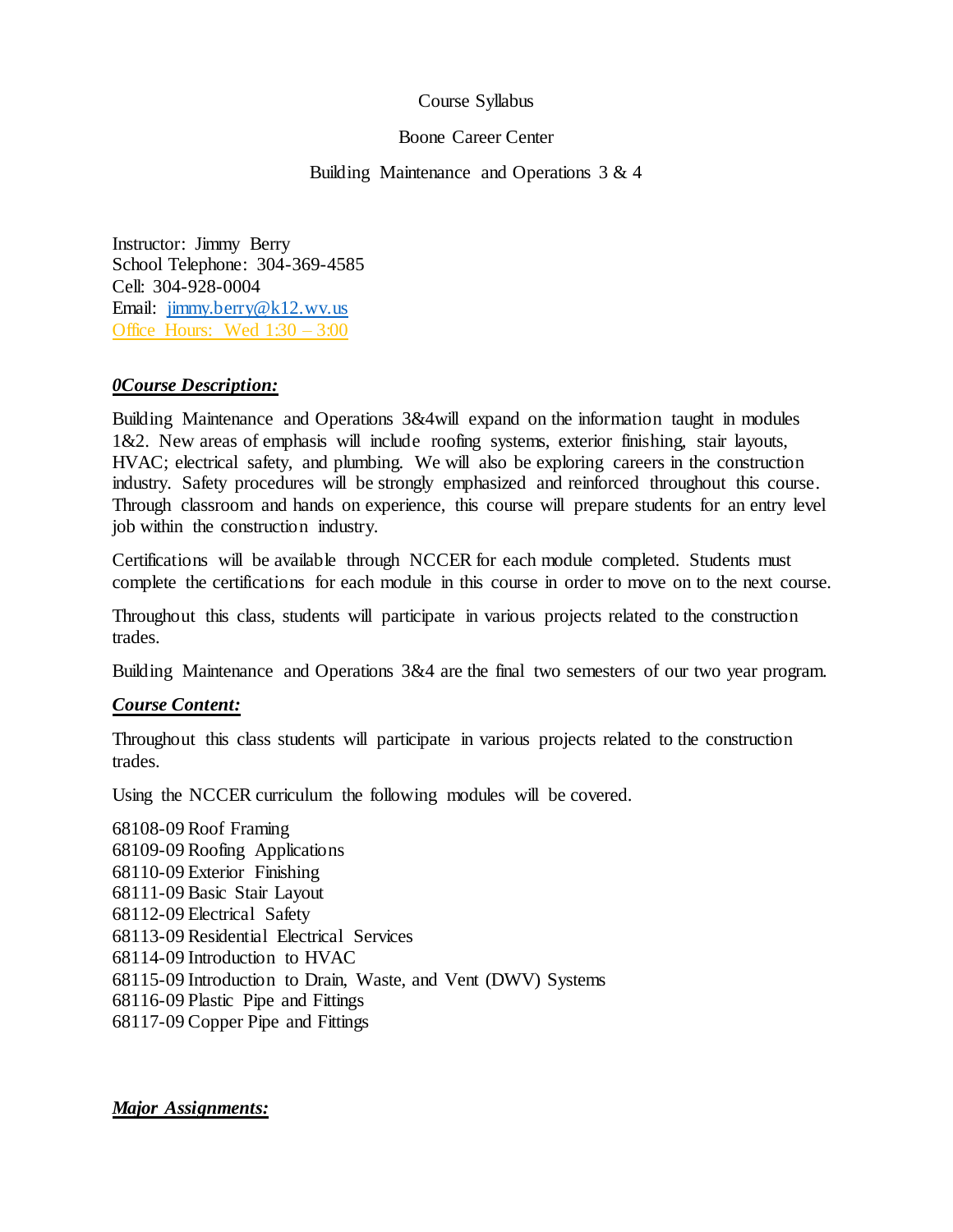Students will work individually and in groups to complete various projects such as creating safety policies and construction drawings. Classwork will involve completing the course modules. Safe hand and power tool usage will be practiced along with materials handling, ladder and scaffolding erection and use.

Students will also learn to write resumes, introduction letters, and fill out college and job applications.

# *Assessment:*

Student assessment will be based on completion of class and homework assignments, module examinations, and completion of individual and group projects related to the modules. A score of 70% or better is required on each module in this course to receive the NCCER certification card. A score of 100% will be required on all safety exams. Students may retake module exams after a 48 hour period.

### *Classroom Rules:*

- 1. Each student will bring a pencil to class daily.
- 2. Practice appropriate behavior at all times.
- 3. Treat the furniture, textbooks, and computers appropriately.
- 4. No food or drinks.
- 5. Return books and classroom materials to their designated location.
- 6. No cell phones allowed during class.

# *Lab Rules:*

- 1. Safety glasses will be worn at appropriate times.
- 2. Use tools and equipment for intended purpose.
- 3. No horseplay.
- 4. Operate tools and equipment only with the instructor present.
- 5. Maintain a safe distance from equipment in operation.
- 6. No sitting or standing on equipment.
- 7. Operate equipment only if trained check out on the specific piece of equipment.
- 8. Leave the shop or work area only with permission.
- 9. Return tools and materials to designated locations.
- 10. Clean the work area.
- 11. Students will participate in all assigned tasks.
- 12. Students will not write their names on the walls, ceiling, or any other location.

#### *Simulated Workplace:*

All students in this class will participate in Simulated Workplace, which will allow the students to experience a job site setting. The lab will be a job site and the instructor will serve as the employer. The following is a list of components in the Simulated Workplace program.

Use of a time clock to document attendance

Random drug testing of all students

An application and interview process

Development of quarterly and annual reports